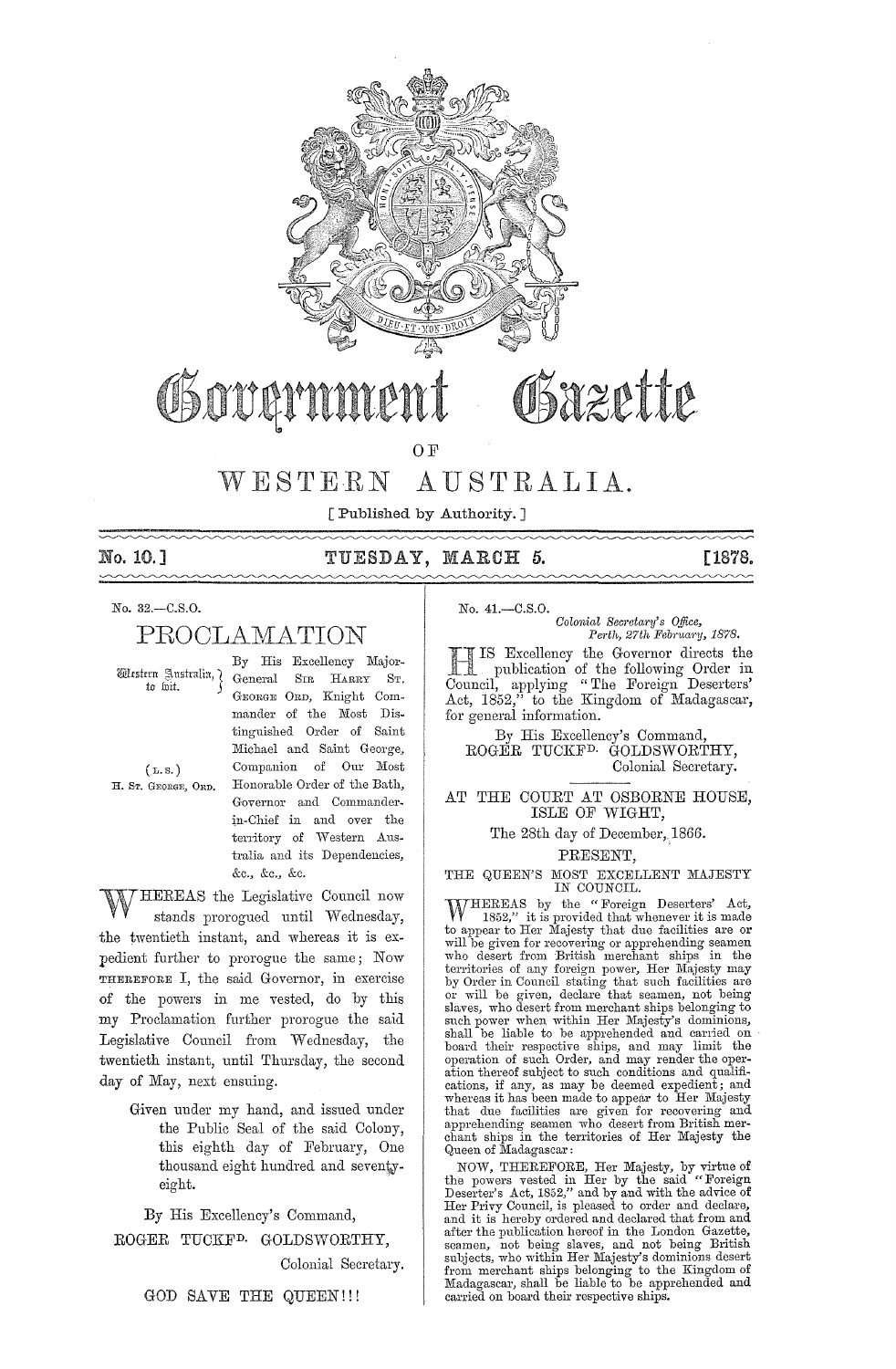Provided always, that if any such deserter has committed any crime in Her Majesty's dominions, he may be detained until he has been tried by a competent court, and until his sentence (if any) has been fully carried into effect.

And the Right Honorable the Earl of Carnarvon, the Right Honorable Viscount Cranborne, and the Right Honorable Spencer Horatio Walpole, three of Her Majesty's Principal Secretaries of State, are to give the necessary directions accordingly.

EDMUND HARRISON.

No. 42.-C.S.0.

*Colonial Secretary's Office,* 

*Perth, 27th February, 1878.*<br> **IS Excellency the Governor** directs the HIS Excellency the Governor directs the publication of the following Despatch for general information.

By His Excellency's Command, ROGER TUCKFD. GOLDSWORTHY, Colonial Secretary.

#### CIRCULAR.

Downing Street, 15th December, 1877.

Sm,-With reference to my Circular Despatch of the 5th February last, I have the honor to inform you that I have received a communication from the Earl of Derby, stating that the intention at one time announced by the Austro-Hungarian Government to conclude a now Treaty of Commerce with this Country, with full provisions on all matters usually comprised in such Treaties, has not been carried into effect. Instead of this course it has been found<br>advisable to prolong the duration of the Treaty con-<br>cluded for the term of one year on the 5th of<br>December, 1876, of which copies were enclosed in my<br>Circular Despatch abov reserving to themselves the usual right to terminate<br>it upon twelve months' previous notice. It will be<br>remembered that its stipulations provide for most<br>favored nation treatment, without specific provisions<br>in regard to d

I have, &c., CARNARVON.

The Officer Administering the Government of Western Australia.

No. 43.-C.S.0.

#### $Colonial$  Secretary's Office, *Perth, 27th February, 1878.*

I T is hereby notified, for general information,<br>that His Excellency the Governor has received a Despatch from Her Majesty's Secretary of State for the Colonies, informing him' that Her Majesty will not be advised to exercise her power of disallowance with respect to the following Acts passed by the Legislative Council of Western Australia during the Session of 1877;-

- No. 2.—"An Act to make further provision for the maintenance of discipline among prisoners employed outside the walls of a prison."
- No. 3.—" An Act to make further provision for the Audit of Accounts of Local Road Boards."
- No. 4.—" An Act to amend 'The Imported Stock Act, 1876."
- No. 5.—" An Act to confirm the Expenditure for<br>the services of the year One thousand<br>eight hundred and seventy-six beyond<br>the grant for that year."
- No. 6.—" An Act to provide for the enclosure of certain portions of certain streets in the Town of Fremantle."
- No. 7.—" An Act to amend 'The Industrial School Act, 1874.''
- No. 8.—" An Act to repeal an Act intituled 'An Act to prohibit the importation to, and use within the Colony of Western Australia, of certain dangerous matches.''
- No. 9.-" An Act to facilitate Leases and Sales of Settled Estates."
- No. 10.-" An Act to amend 'The Pawnbroker's Ordinance, 1860:"
- No. 11.-" An Act to further amend 'The Elementary Education Act, 1871.'
- No. 12.-" An Act to amend and extend the'Tele-
- graphic Messages Act, 1874.''<br>No. 13.—" An Act to amend 'The Scab-in-Sheep<br>Ordinance of 1866.''<br>No. 14.—" An Act to vest in certain Officers of Cus-
- toms in this Colony certain powers which, by 'The Merchant Shipping Act, 1871,' are, in the United Kingdom, vested in the Board of Trade."
- No. 16.-" An Act to amend 'The Railways Act, 1873.'''
- No. 18.<sup>-----</sup> An Act to amend the twenty-sixth section of 'The Police Ordinance, 1861.''
- No. 20.-" An Act to appropriate the sum of One Hundred and Fifty-one Thousand One Hundred and Fifteen Pounds Seven Shillings and Eightpence out of the General Revenue of the Colony for the Service of the year One thousand eight hundred and seventy-eight."

By His Excellency's Command, ROGER TUCKFD. GOLDSWORTHY, Colonial Secretary.

No. 44.-C.S.O.

*Colonial Secretary's Office,*<br>Perth, 27th February, 1878.

*Perth, 27th February, 1878.*<br> **IS Excellency the Governor directs the** I IS Excellency the Governor<br>publication of the followin<br>Mariners, for general information. 1. pnblication of the following Notice to

By His Excellency's Command, ROGER TUCKFD. GOLDSWORTHY, Colonial Secretary.

The information contained in this notice is to be carefully considered, to be noted in the Sailing Directions, and compared with the chart when the ship is navigating the parts to which it refers.

 $Hydrographic$  *Notice.* 

[No. 27. ]

AUSTRALIAN DIRECTORY, VOL. I.

#### NOTICE No. 2.

*(Supplementing Hydl'og)'aphie Notice No.* 3 *of 1877.)* 

#### AUS'rRALIA.-SOUTH COAST.

The following additional information relating to the sea mouth of Murray river, is derived from a Notice published by the Marine Board, Port Adelaide, 30th August, 1877.\*

*[An bearin.gs a're Magnetic. Variation* 5° *30' Eastcily in* 1877.J

SEA MOUTH of MURRAY RIVER.-Nation Bank, on the east side of Murray River entrance, extends now 1: cables in a westerly direction from the base of Barker knoll. BUOY.<sup>--A</sup> red buoy has been placed in 6 feet water to mark the sandspit which , extends from the south-east extreme of Hindmarsh island.

TIDES.—On the bar at the sea mouth of the Murray river, high tide occurs in the night or morning from Scptember to March is and from March to September in the day or atternoon. Also that the time of high water only varies

SEMAPHORE.--A flagstaff has been erected on Mundoo island from which tidal and other signals are made. The following signals to guide vessels across the bar will be made from a semaphore affixed to the flagstaff $\cdots$ 

The arm pointing to the eastward means port the helm, or steer in the direction indicated.

The arm lowered, steady.

The arm pointing to the westward, means starboard the helm, or steer in the direction indicated..

#### TIDAL SIGNALS.

The following signals will be shown from the flagstaff, on vessels approaching the bar from seaward; or to those proceed-<br>ing to sea, namely :---

First quarter flood.-Red flag at mast-head.

Half flood.-Red flag at mast-head; ball at east yard-arm. Last quarter flood.-Red flag over ball at east yard-arm

High water.-Red flag over ball at mast-head.

First quarter ebb.-Blue flag at mast-head.

Half ebb.--Blue flag at mast-head; ball at west yard-arm. Last quarter ebb.-Blue flag over ball at west yard-arm. Low water.-Blue flag over ball at mast-head.

# \* *See* Admiralty Charts :--Australia, general, southern portion, No.<br>2750 b; Cape Jervis to Guichen Bay, No. 1014 : Also, Australia Directory,<br>Vol. I., seventh edition, 1876, pages 215 to 218. 'tNavigatiug Lieutenant *1V.* N. GonIon, It.N., Admiralty Surveyor. 1876.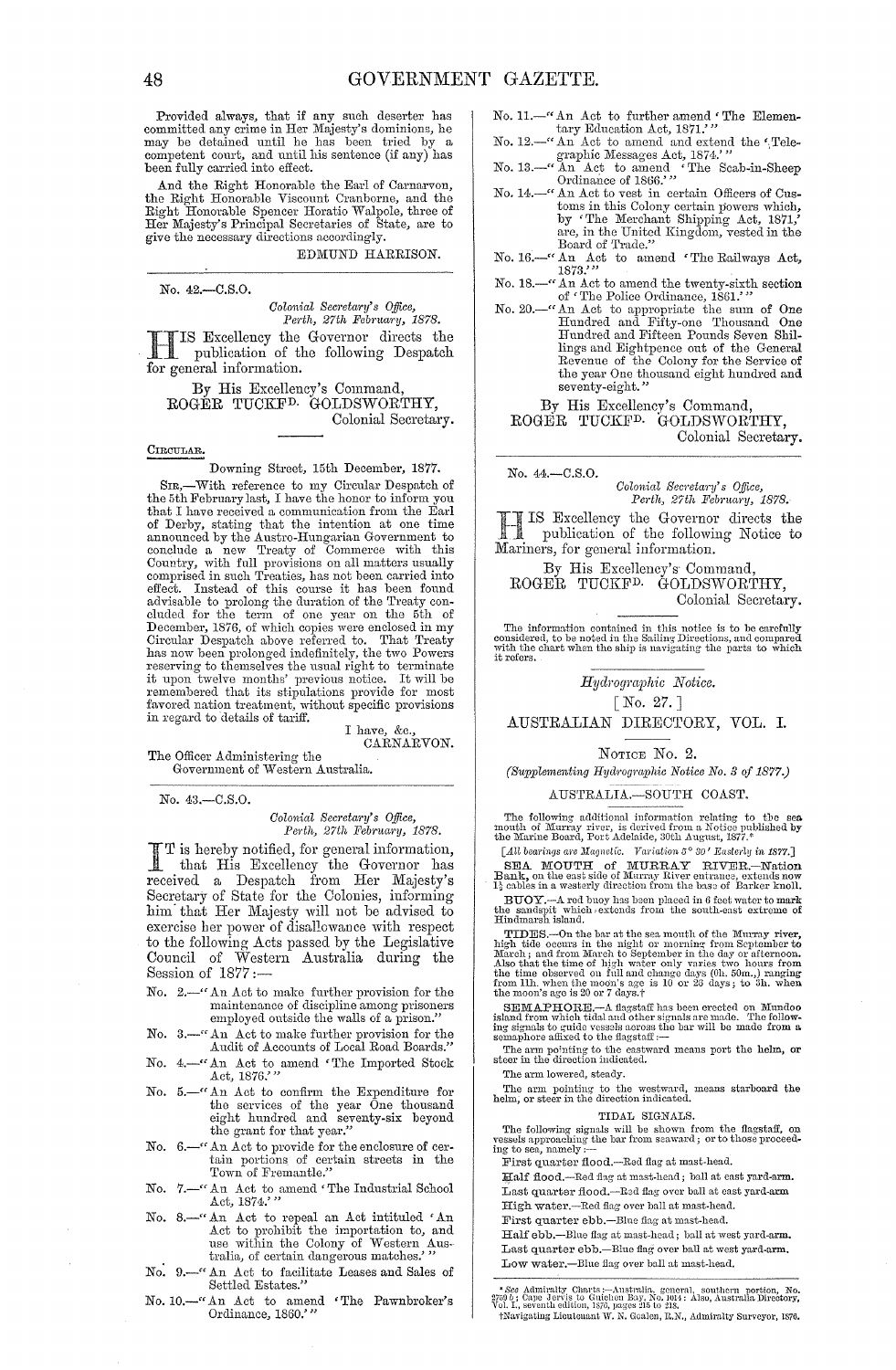As it frequently happens, that owing to freshets and other causes, the tide rises without the stream setting over the bar from seaward, the following signals in such cases will be made, viz.:-

Instead of one ball with the flood tide signals, two will be nsed.

Bar dangerous.--When the bar is dangerous, and should not be approached, a blue flag over a red flag will be hoisted at the mast-head.

Information relating to the state of the channel and bar should be obtained at Goolwa or Mundoo island before proceed-<br>ing to sea.

Directions.—Masters of vessels, acquainted with the entrance, having taken all requisite precautions, should steer towards it, that before shoaling the water to less than 5 fathoms (if the bar be not quite smooth) it woul

*Hydrographic Office, Admiralty, London,*<br>14th November, 1877.

No. 45.-C.S.O.

*Colonial Secretary's Office, Perth, 4th March, 1878.* 

I IS Excellency The Governor has been pleased to make the following appointment:

Mr. CHARLES JOHN ENNIS to be Resident Medical Officer at the Colonial Hospital, Perth, *vice* Mr. C. W. Wilson.

By His Excellency's Command,

ROGER TUCKF<sup>D.</sup> GOLDSWORTHY, Colonial Secretary.

No. 46.-C.S.O.

*Colonial Secretary's Office,*<br>Perth, 4th March, 1878.

IS Excellency the Governor directs it to be notified, for general information, that Her Majesty's Secretary of State for the Colonies has been pleased to confirm the appointment of  $Mr.$  J. A. O'Meehan as Resident Medical Officer of the Greenough District, *vice* Mr. Scott.

By His Excellency's Command, ROGER TUCKFD. GOLDSWORTHY, Colonial Secretary.

No. 47 .- C.S.O.

*Colonial Sec?'eta1'Y's Qffice, Perth, 28th Febnw1'Y, 1878.* 

Excellency the Governor, on the recommendation of the Swan District Roads Board, has been pleased to direct that the Track between the Swan and Toodyay Roads, running through Mr. S. W. Viveash's property, be closed.

By His Excellency's Command, ROGER TUCKFD. GOIJDSWORTHY, Colonial Secretary.

No. 48.-C.S.0.

#### Minor Road—Swan District.

*Colonial Secretary's Office,*<br> *Perth, 28th February, 1878.*<br> **I** is hereby notified, that on the recom-<br>
mendation of the Swan District Roads mendation of the Swan District Roads Board, and subject to the condition that the Board provide and erect all gates or fences that may lawfully be required by the owner of the fee-simple land through which such road passes, His Excellency the Governor has been pleased to declare the following Minor Road:-

A Road 50 links wide on the North side of the South boundary of Swan Location 13, from the Upper Swan Road to the Guildford and Toodyay Road.

By His Excellency's Command, ROGER TUCKFD. GOLDSWORTHY, Colonial Secretary. No. 31.-C.S.O.

# *Colonial Secretary's Office,*<br> *Perth, 4th February, 1878.*

TENDERS (endorsed "Tenders for Jayes Mail,") will be received at this Office until noon of Wednesday, the 6th March, 1878, for the conveyance of a Mail between Bridgetown and Jayes, once a week, on horseback, for one, two, or three years.

The arrival and departure of the Mails will be subject to instructions from the Postmaster General, and liable to alteration at any time during the year.

Two approved sureties will be required to join the Contractor in a guarantee for the due fulfilment of the duties contracted to be performed.

Special Forms of Tender, with conditions attached, may be had on application to the various Resident Magistrates, and at the General Post Office, Perth; and no Tender will be entertained unless rendered on the prescribed form.

The Government will reserve to. themselves the right to terminate the Contract at any time by giving three months' notice.

The Government do not bind themselves to accept the lowest or any Tender.

Further information may be had on application to the Postmaster General.

By His Excellency's Command, ROGER TDCKFD. GOLDSWORTHY, Colonial Secretary.

10 Y VIRTUE of Her Jl.lajesty's Writ, nnder DY VIETUE or reer mages of the Governor and the Public Seal, to me directed, dated the 20th day of February, 1878, I do hereby give Public Notice that a General Election for the Election of one member to serve in the Legislative Council for the Electoral District of the Vasse, will be held in the Court House, in the town of Busselton, at 10 o'clock in the forenoon of Thursday, the twenty-eighth day of March next ensuing, pursuant to an Ordinance of the Legislative Council intituled "An Ordinance to " provide for the Establishment of a Legislative *"Omtncil, the Division of the Oolony into*  <sup>"</sup> Electoral Districts, and the Election of Members *"to serve in such Ommcil":* at which day and place all persons entitled to vote at the said General Election are requested to give their attendance.

Dated the 27th day of February, 1878.

J. S. HARRIS,

Returning Officer for the Electoral District of Vasse.

# MAIL NOTICE.

General Post Office,<br>Perth, 2nd March, 1878.

MAILS for transmission by Coasting Mail Steamer for Europe, ...<br>New Zealand, Cape of Good Hope, &c.; the Australian Colonies,<br>New Zealand, Tasmania, and America, will close as under :---At Geraldton, Champion Bay, on Wednesday, March 13th, at noon.

At the GENERAL POST OFFICE, PERTH, on Saturday, March 16th, at 6 p.m.

At Fremantle, on Saturday, March 16th, at 9 p.m.

At Bunbury, on Sunday, March 17th, at 2 p.m.

At Busselton, on Sunday, March 17th, at 4 p.m.

*At* t.lw *General Post Oilice, Perth:-*

Money Orders for transmission by the above conveyances will be isseed on the United Kingdom, the Australian Colonies, New Zealand, and Tasmania up to 11 a.m. on Friday, 15th March.<br>Letters for Registration must be posted o

closing of the Mails.<br>Late Letters, on payment of a fee of 6d., may be posted one<br>hour after the closing of the Mails.<br>Newspapers must be posted one hour before the closing of the<br>Mails, otherwise they will not be forwarde

Nore:--Mails for Albany, Bannister, Williams River, Arthur Rive**r,**<br>Kojonup, and the Albany Road, will be made up at this Office o**n**<br>Friday, 15th March, at noon.

A. HELMICH, Postmaster-General, and General Superintendent of Telegraphs.